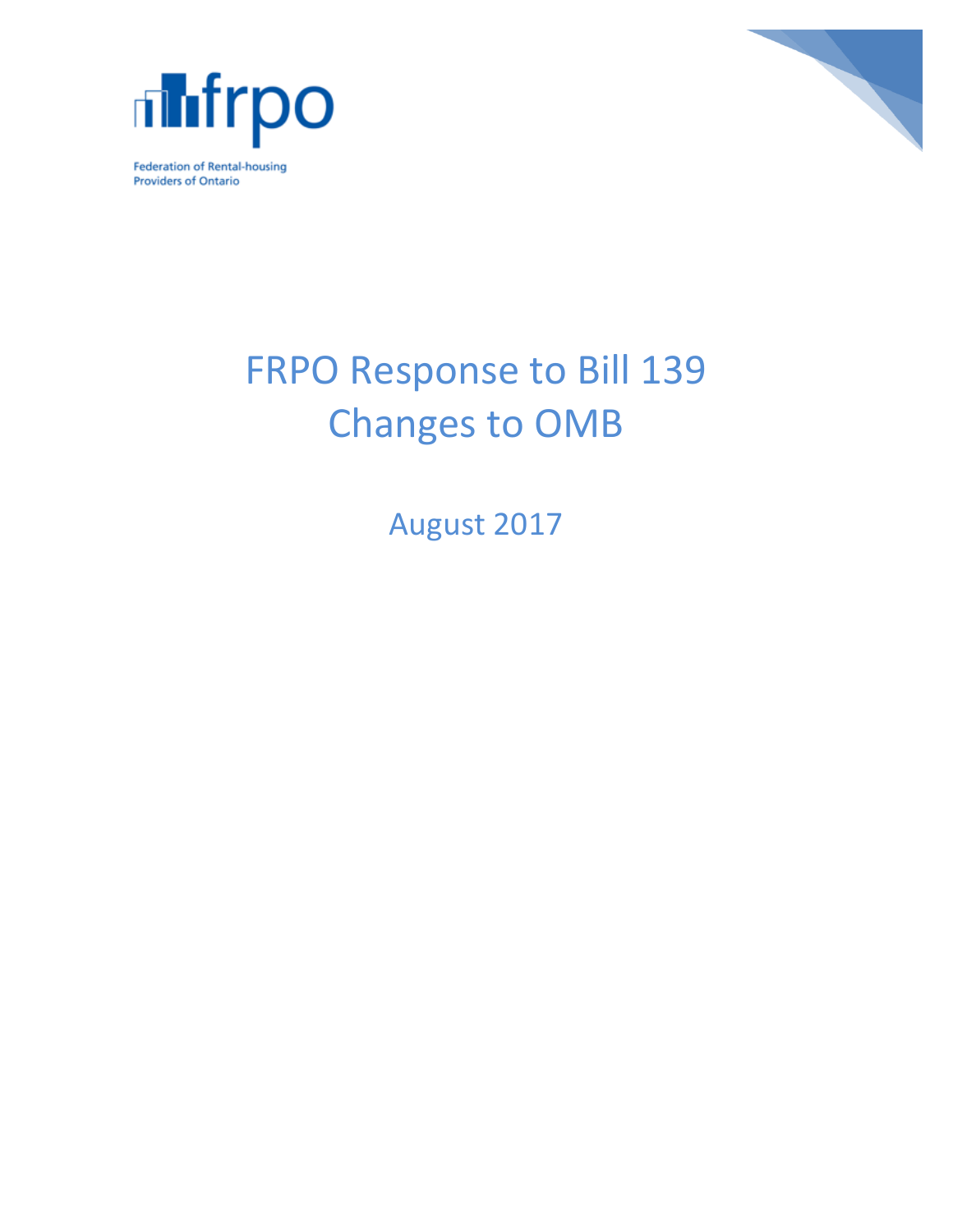## **About FRPO**

The Federation of Rental-Housing Providers of Ontario (FRPO) is the largest association in Ontario representing those who own, manage, build, finance, service and supply residential rental homes. Our membership includes a diverse group of rental property owners and managers, from those with one small building or a single rental unit, up to the largest property management firms and institutional owners. Today, we represent more than 2,200 members who own or manage over 350,000 units across Ontario.

### **Introduction**

FRPO welcomes the opportunity to provide comments on *Bill 139 – Building Better Communities and Conserving Watersheds Act, 2017* as introduced by the Minister of Municipal Affairs on May  $30<sup>th</sup>$  of this year.

Our interest is focused specifically on changes to the Ontario Municipal Board (OMB) and the effect that they will have on the overall land use planning approvals system, and the impact that such change could have on the supply of rental housing in Ontario.

#### **Current State of Rental Housing**

The lack of an adequate supply of housing is a serious problem in Ontario. In particular, there is a shortage of purpose-built, rental housing in many of Ontario's larger communities.

Canada Mortgage Housing Corporation's 2016 figures showed a vacancy rate of 2.1 per cent for the province as a whole with the City of Toronto facing an even worse situation with vacancies representing 1.3 per cent of total stock. Vacancy rates in the broader Greater Toronto Area have decreased from an average of 3.2 per cent to 1.4 per cent since 2007.

The situation in the newer stock, built since 2005, is even worse. Results from Urbanation's Q2 2017 survey indicate a vacancy rate of nearly zero, 0.1 per cent to be precise.

These figures represent the lowest vacancy rates in many years. As context, the provinces of Saskatchewan and Alberta both had a vacancy rate exceeding 8 per cent in 2016.

#### **Concerns with Changes**

FRPO supports the government's stated overall goal of improving the performance of the land use planning and appeals system.

We are concerned, however, that given the shortage of housing supply, and the supply in the rental housing sector in particular, that any change must be carefully assessed. Our main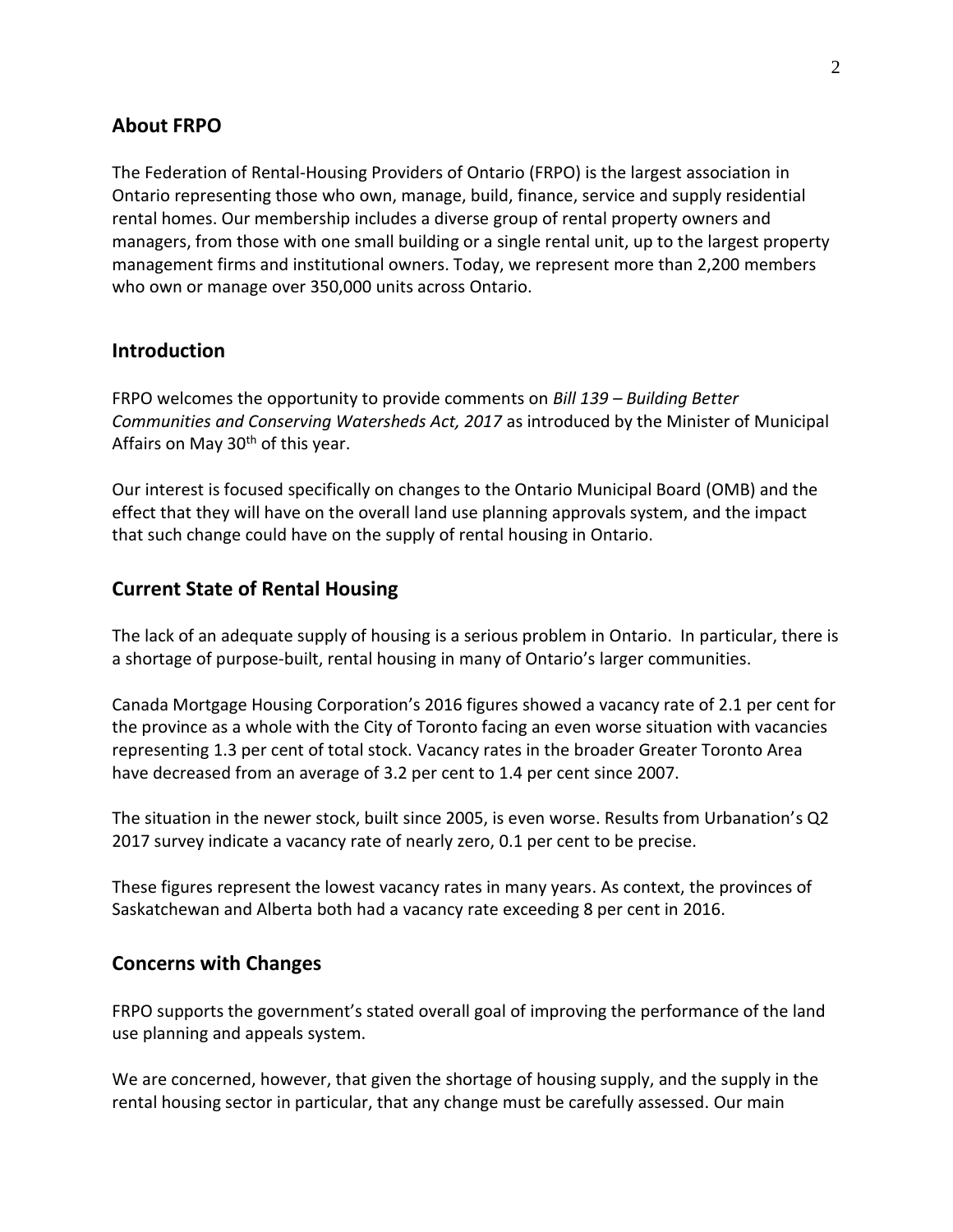concern with the proposed changes are regarding measures that are likely to either delay approvals due to additional complexities or outright reduce the amount of units coming on to the market due to new restrictions on appeals.

## 1. Restrictions on Appeals

The proposed changes will limit the scope of what can be appealed through the proposed Local Planning Appeal Tribunal (LPAT) and on what basis.

First, Bill 139 includes new subsections of the *Planning Act* restricting appeals concerning the adoption or approval of an official plan to issues of consistency or conformity with provincial plans and policy statements. Similar amendments are made with respect to appeals of refusals and non-decisions on requests to amend official plans and appeals related to zoning by-laws.

In most cases broad-based provincial policies and plans are inadequate to address all of the complexities associated with site-specific issues. Limiting appeals to conformity and consistency with higher level planning documents may result in challenges proceeding with appeals of policies to increase supply of rental housing such as ones that establish maximum heights and densities.

Land use planning is inherently political. The Provincial Policy statements provide a guide to decision makers, but many projects pit the interest of established neighbourhoods against provincial interests such as intensification.

As is well known, local politicians are elected locally. It is well understood that ratepayer groups tend to oppose projects which bring intensification to established neighbourhoods. In the experience of our members, many municipal politicians choose to cater to local resident interests, when confronted with a choice between provincial intensification policy and local politics.

In our view, the OMB has historically provided an essential check on local politics, and has served to ensure that the provincial policy interests are upheld.

Essentially its purpose has been to take the politics out of planning and ensure the primacy of the Provincial Policy interest.

Limiting what can be appealed to the LPAT from the OMB's original scope brings a broad suite of planning decisions back to local politicians driven by well-organized NIMBY groups.

Second, the proposed elimination of "de novo" hearings for a majority of land use planning appeals is also problematic. These hearings allow for the best planning decision to be made.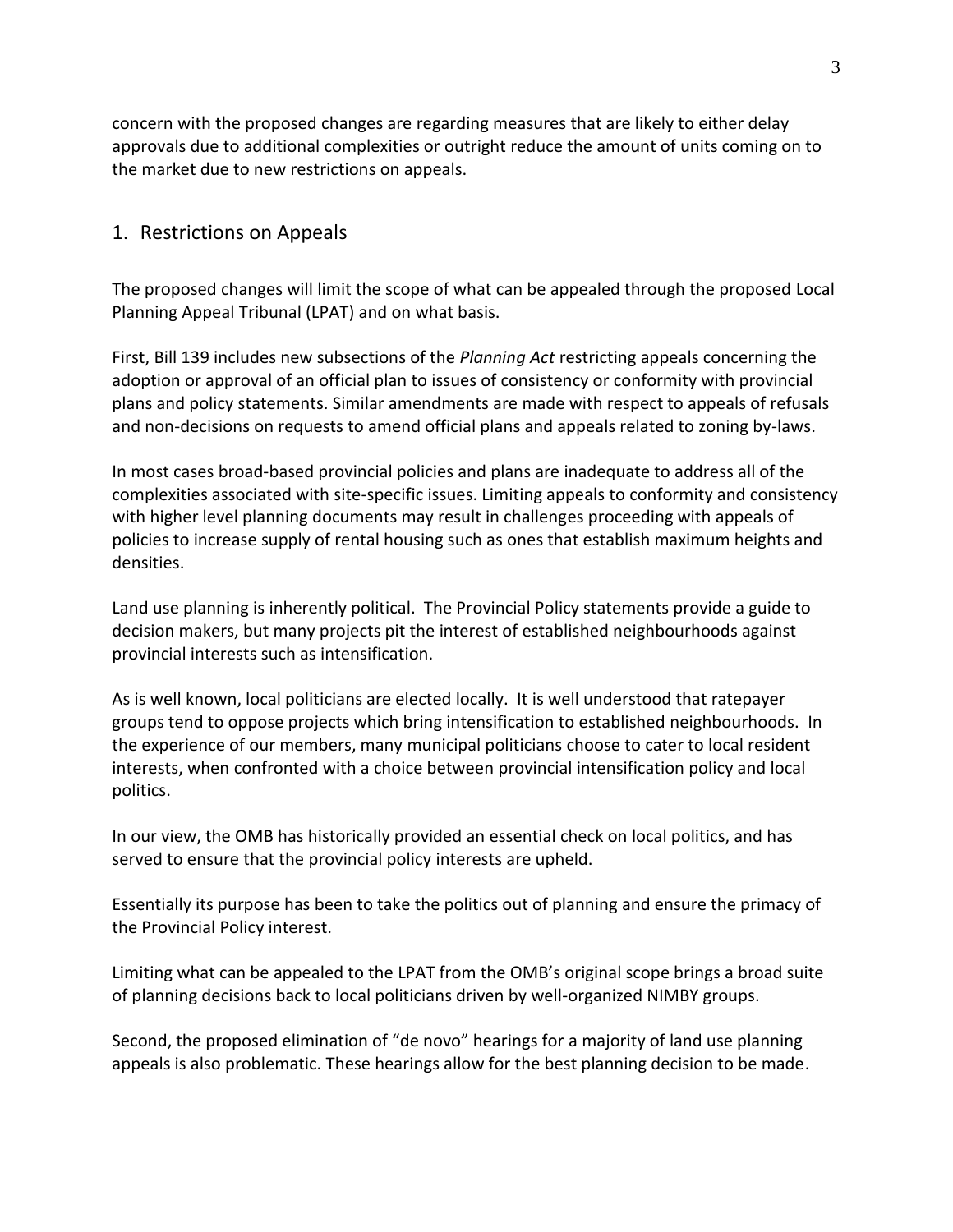They ensure that decision makers have the best information. In a "de novo" hearing, the appeal body has the benefit of hearing all arguments from both sides.

The proposal to remove "de novo" hearings will limit the appeal body to simply determining whether the original decision was reasonable given the evidence before the Council at the time. This is a lower standard of review to determine what would be the best outcome, having regard to evidence-based planning, and due considerations of all evidence.

We are concerned that the elimination of "de novo" hearing will reduce the overall quality of the review function offered by the Tribunal, and bias the process in favour of what was before the Council, rather than allowing for a full consideration of how the project, on its merits, fits with provincial policy and the local Official Plan.

## 2. Additional Complexity

At a time when new housing supply, including rental, is most urgently needed, we are concerned that the new scheme will lead to increased complexity and delay in process, potentially elongating the overall "time to market" of new stock. "Appendix A" contrasts the current appeals process with the appeals process contemplated by Bill 139.

In the current system, a decision of Council can be appealed to the Ontario Municipal Board which has authority to make a final decision on the matter. The proposed Bill 139 scheme would add steps to the process. The mandatory case management conference, if unsuccessful in achieving a settlement, leads to a hearing.

The new system would force a successful appellant to return for a second time to the same Municipal Council, to make the same case on the same issue. If the Council persists in making a reversible error, the Tribunal then has the authority to make a binding order overturning the decision.

In the view of our members, this cumbersome additional step will add time and delay and expense, to no benefit to the functioning of the system.

This would go counter to the efforts made by the Province to proceed with measures to incent the construction of new rental housing units.

## **Conclusion**

FRPO agrees that the land use planning appeals process should be streamlined to ensure faster, fairer and more affordable hearings. However, we are extremely concerned with measures which will either delay approvals or reduce the future supply of rental housing units by limiting what can be appealed and on what basis.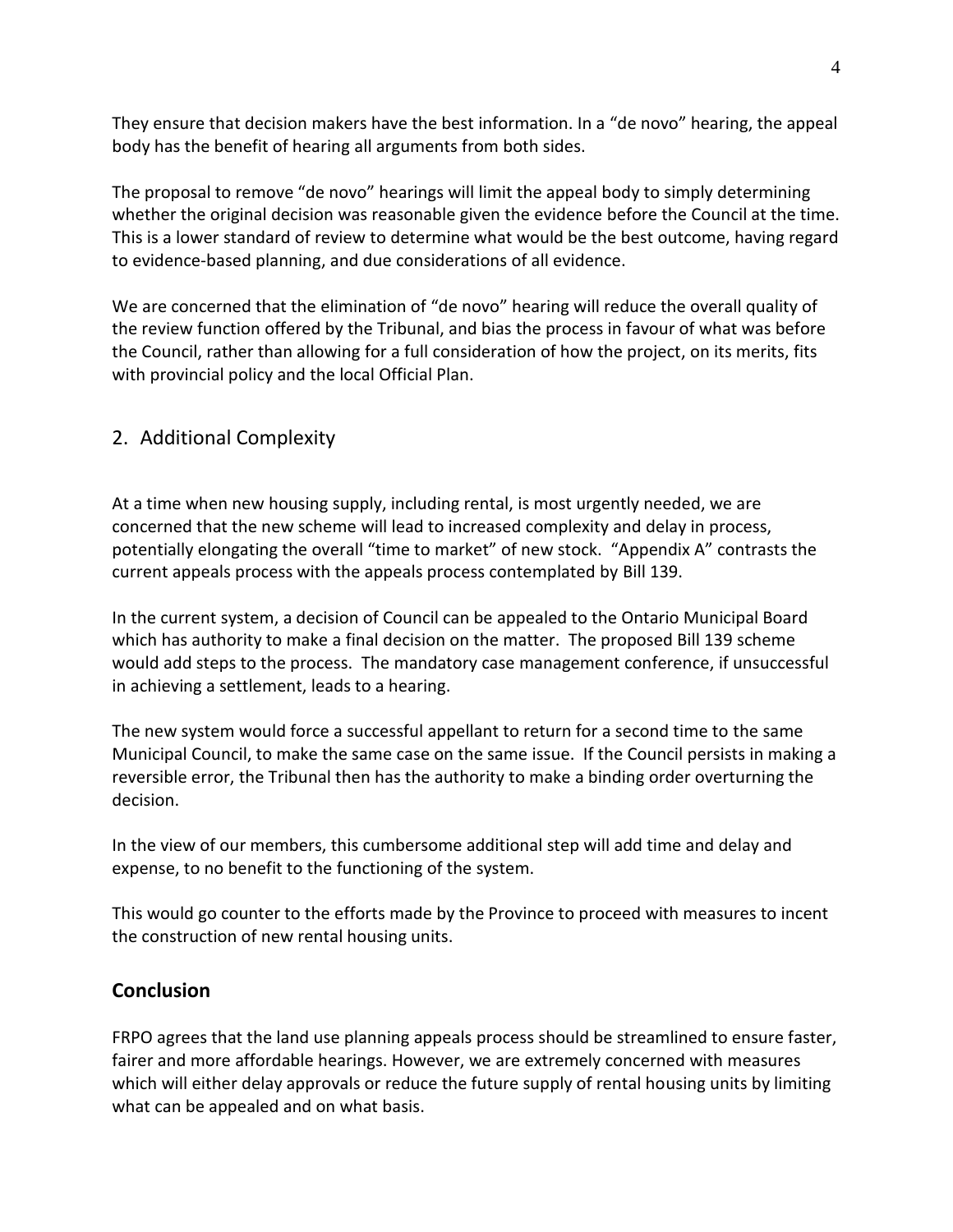In the current environment, with recent changes to the rent control regime, measures to increase the supply of purpose-built rental units are of utmost importance. The government has taken some action, but other policies including ones mentioned in this submission will further strain new supply from coming to market, impacting affordability.

The government should amend the proposed legislation to remove new restrictions on what can be appealed and continue with "de novo" hearings where decisions are to be made on the basis of all evidence and best planning considerations.

Given the importance of rental housing, if the government proceeds with the current draft of the bill, then special consideration should be given to expedite new purpose-built rental housing projects to avoid potential delays or worse them not proceeding as a result of changes in Bill 139.

The Ministry of Housing is working towards establishing a Housing Supply Team with dedicated provincial employees to identify barriers to specific housing development projects and work with developers and municipalities to find solutions. The government should equip the team with necessary tools and direct them to expedite purpose-built rental house projects in order to address the rental housing crisis that currently exists.